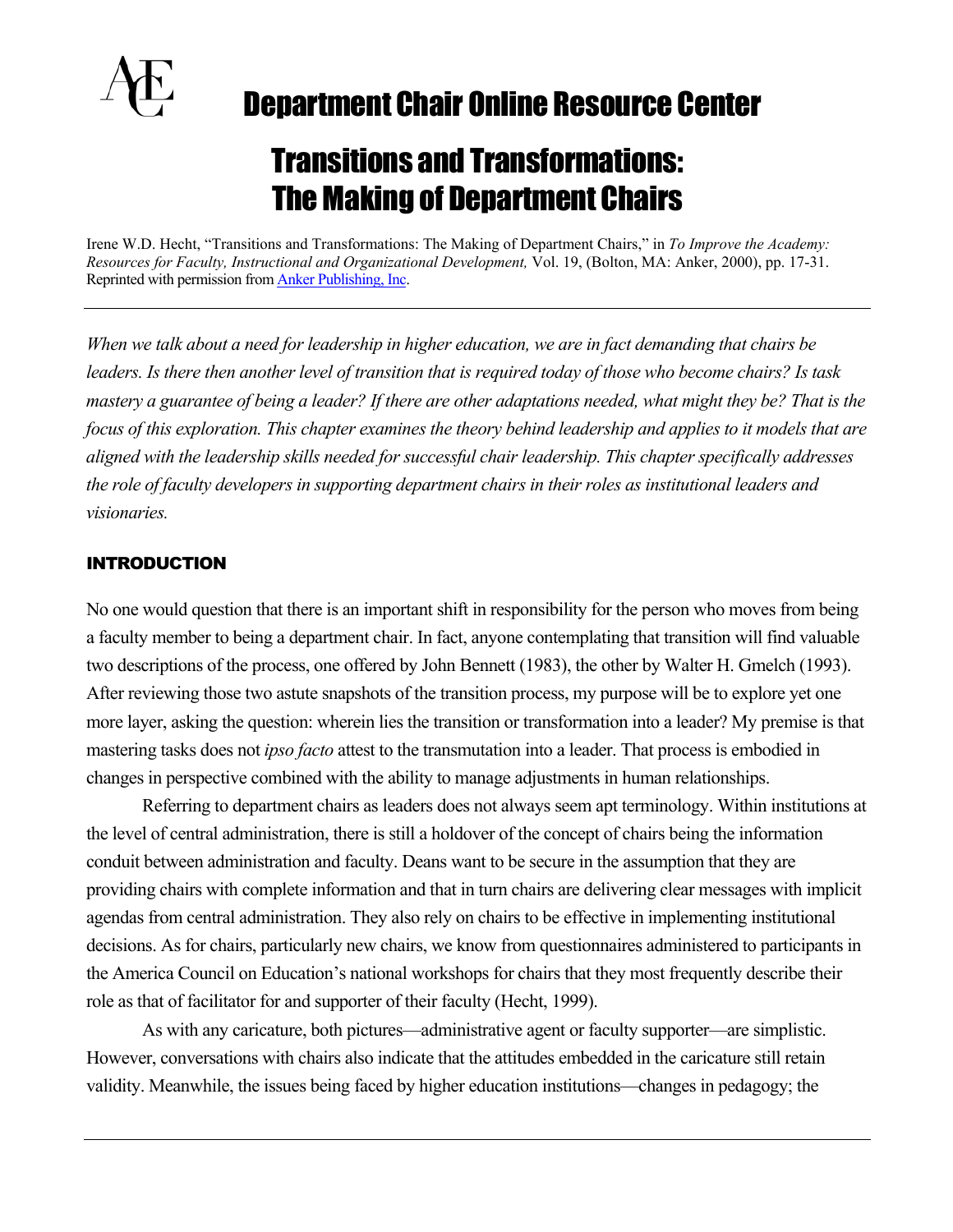distance learning revolution; the teaching-learning revolution; issues of productivity; and the reconfiguration of faculty work conditions, including the addition of nontraditional and part-time faculty—are requiring visionary leadership and deft management. And unlike the bricks and mortar phase of campus building in the 1960s, these issues have to be solved if not exclusively at the department level, at least with the active engagement of department faculty. Thus, when we talk about a need for leadership in higher education, we are in fact demanding that chairs be leaders. Is there then another level of transition that is required today of those who become chairs? Is task mastery a guarantee of being a leader? If there are other adaptations needed, what might they be? That is the focus of this exploration.

## TWO MODELS

## John Bennett: A Transition Model

The first transition model we have is that offered by John Bennett in 1983. Bennett suggested that there were three major transformations that would face anyone upon becoming a department chair. One was the transition from specialist to generalist. As academicians we are trained to be expert in what may be a very restricted and even esoteric area of knowledge. Upon becoming a department chair, the incumbent needs to be equally interested in the range of specialties represented by the total faculty of the department.

 The second transition Bennett suggests is moving from being an individualist to being a person running a collective. That transition parallels the move from specialist to generalist. As a faculty member, one is responsible for one's individual actions and decisions; as a chair, one is responsible for decisions that affect other individuals. But note that Bennett goes beyond suggesting that the chair is responsible for other individuals. The chair is also responsible for the combined work of the faculty as a group. This is an important point because it suggests a shift from serial, one-on-one relations with various individuals to the ability to create a unified purpose among individuals.

The last transition Bennett points to is the refocusing of loyalty from one's discipline to the institution. This is perhaps Bennett's most challenging observation. Academic training is so discipline-focused that it is more natural to think that what a chair needs to do is see the discipline within the context of the institution. Bennett, however, pushes beyond that point to suggest that it may be necessary to set the disciplinary focus to one side and look at the needs and goals of the institution independent of department interests. That is certainly a challenging standard to set before any chair.

## Walter H. Gmelch: From Professor to Chair

The second model is one which Walter Gmelch has presented on a number of occasions at the American Council on Education workshops for department/division chairs and deans. The model also appears in his text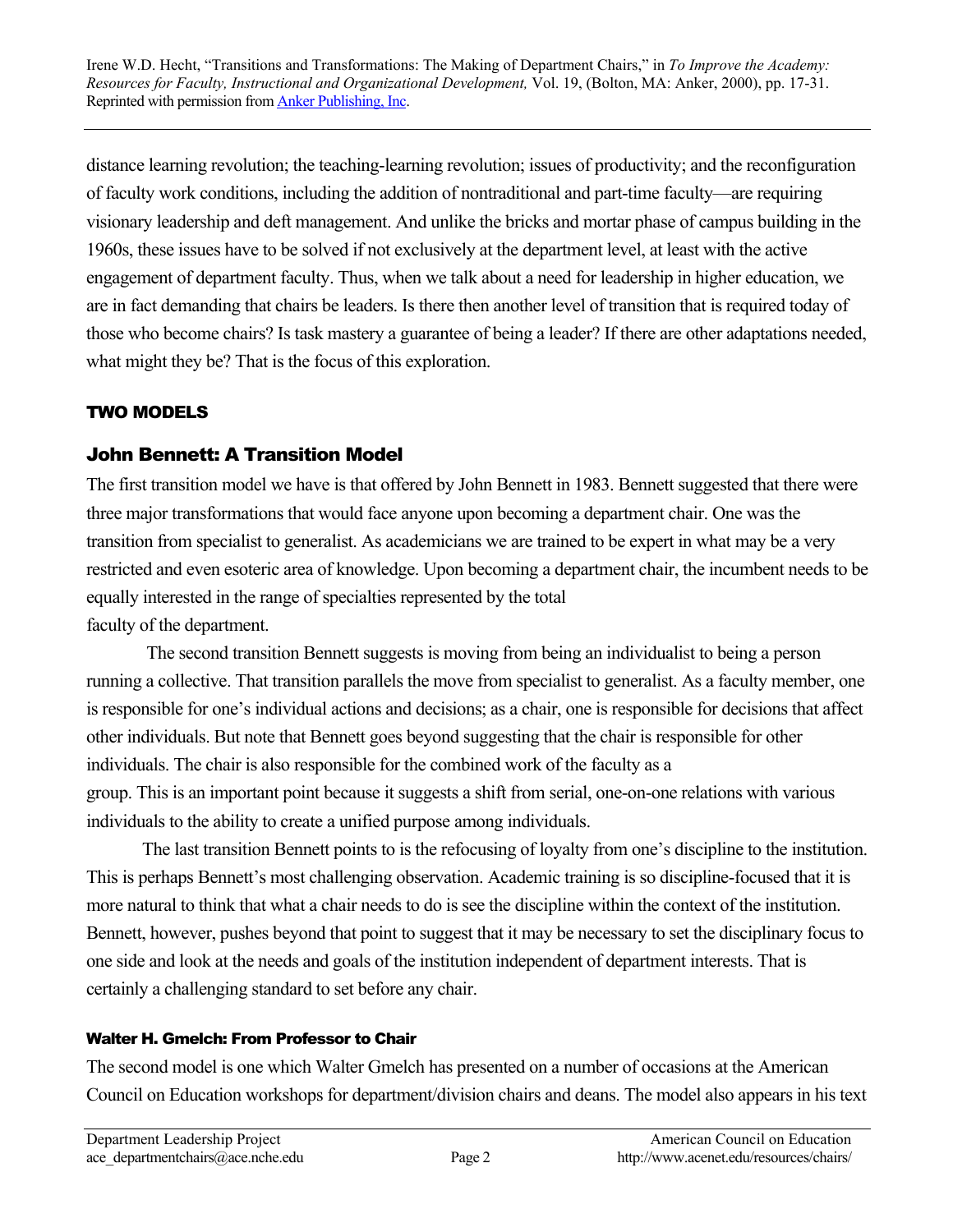*Leadership Skills for Department Chairs* (Gmelch, 1993). The Gmelch model identifies a series of what one might call lifestyle changes when one becomes a chair. The once solitary life becomes a socially oriented one: chairs must now focus attention on the needs and wants of others. Scholarship is often a chair's major sacrifice as s/he writes fewer manuscripts and instead churns out memoranda (or today, e-mail). The stable, rather predictable life of a faculty member becomes the mobile, unpredictable life of a chair. Although new chairs are less apt to perceive the transition from austerity to prosperity, that, too, is a lifestyle change. In some departments, there is a physical aspect to that change if the position of chair comes with larger office space. It is unusual if the position does not bring the chair greater access to secretarial and student-aid assistance. There is also the "prosperity" of being able to call upon college/university staff to provide information and support.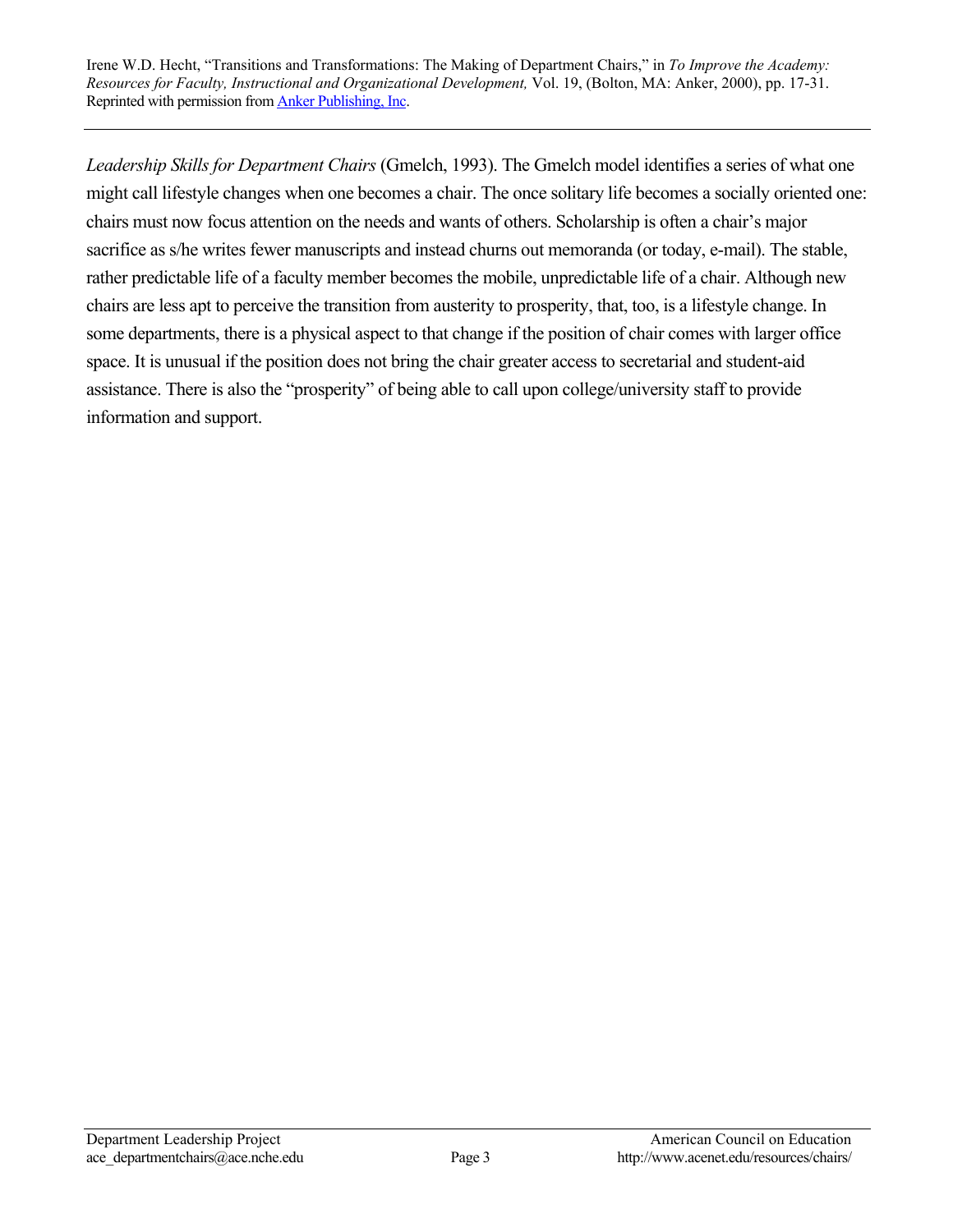#### FIGURE 2.1

#### THE TRANSFORMATION FROM PROFESSOR TO CHAIR

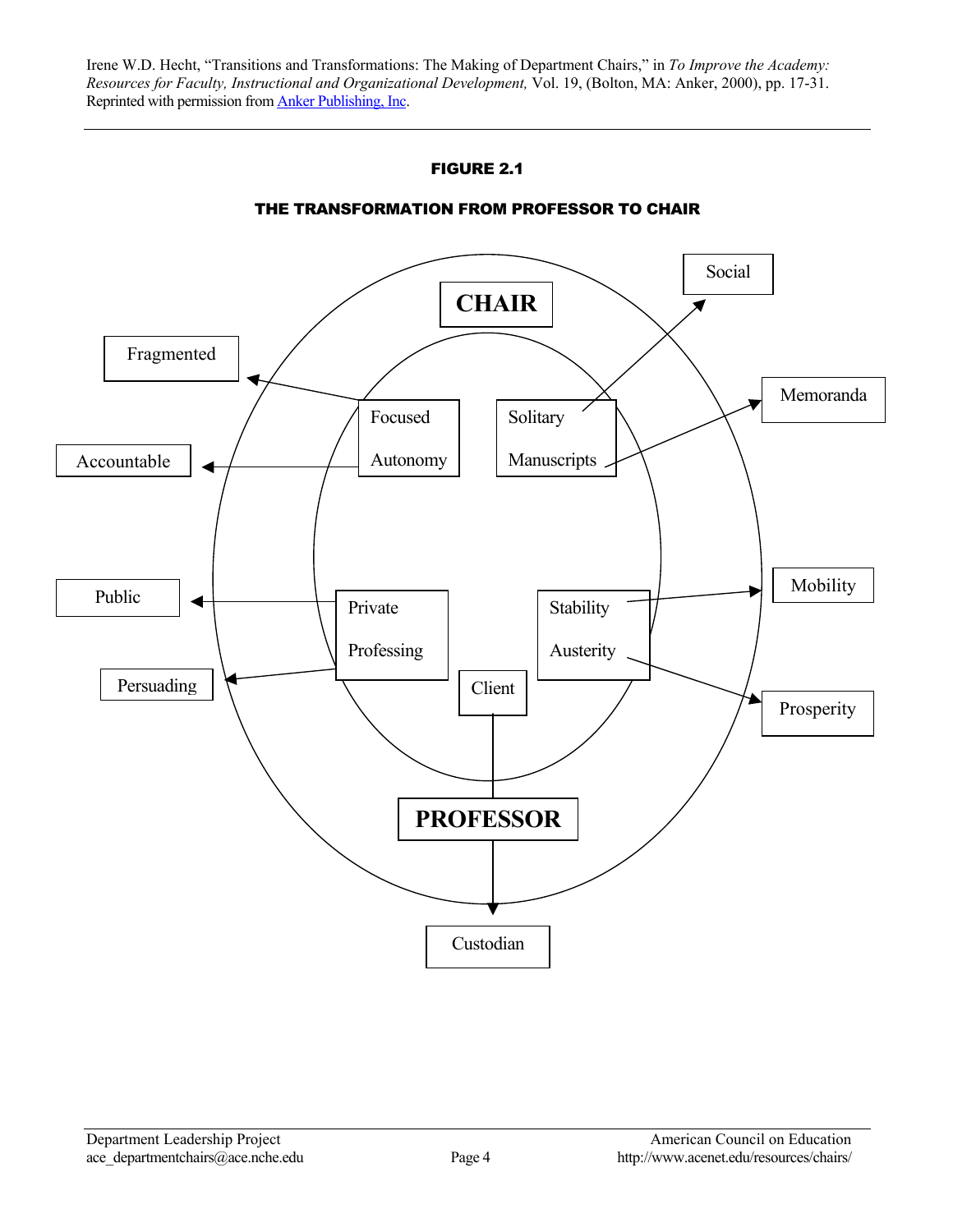Another transformation is from client to custodian. As a faculty member, one is in the position of asking for support up the line. As chair, one becomes the custodian of those requests, and in fact, the chair may influence the fate of those client requests. On the other hand, there is a loss of individual power as one finds that instead of professing to one's colleagues, one needs to devote hours to persuading them of the need to adopt a particular (rational) policy or take on (necessary) implementation tasks. And there is a loss of privacy as one becomes a public person. As one of the regular ACE presenters, Mary Lou Higgerson, puts it, as chair "you are never off duty." In small town settings, particularly, that can be a burden. Chairs are also charged with the need to be accountable rather than autonomous. Distressing today is the range of audiences to which one finds oneself accountable! Lastly, chairs have to adapt to a life where focus is fragmented, and time is cut into minute slices. Attention may need to shift from working with a faculty member who has a home crisis, to the secretary whose computer has broken down, to the student who needs a waiver, to the dean who is desperate for your section of a board report, to say nothing of the random, unannounced visits, requests, admonitions enlivened by protests and ultimata that blow all one's carefully laid time-management strategies to the winds.

The transitions and transformations described by Bennett and Gmelch are real. All chairs experience them with varying degrees of comfort or distress. But is there yet another dimension? Is there anything different about approaching the tasks enumerated as a leader rather than a manager? I am using the term "manager" to indicate the performance of designated tasks that are the responsibility of a chair. Is there something more than the performance of the required tasks that differentiates the leader? That is the issue I will now explore.

## THE CHAIR AS ACADEMIC LEADER

There is a familiar adage which says "Where you stand depends upon where you sit." Like all aphorisms, it both embodies a commonsense truth while simultaneously ignoring the complexity of reality. The truth in the statement lies in the acknowledgment that specific jobs or positions or roles carry with them recognized obligations. These exist independent of the particular person inserted into that position. Furthermore, that obligation is acknowledged both by the responsible person and the general citizen, player, participant, etc., who forms the other half of the equation. That pattern can be extrapolated across an infinite array of human relationships from parent and child, to policeman and citizen, boss and employee, professor and student. Each set has a recognized pattern of relationships of which the parties are aware. As long as the parties involved respect the rules, relationships remain workable and, ideally, can be highly productive and creative. If either side waffles on the basic understandings, tensions develop that, at the least, can undermine the productivity of a relationship and, at worst, can create social breakdown and even armed confrontation.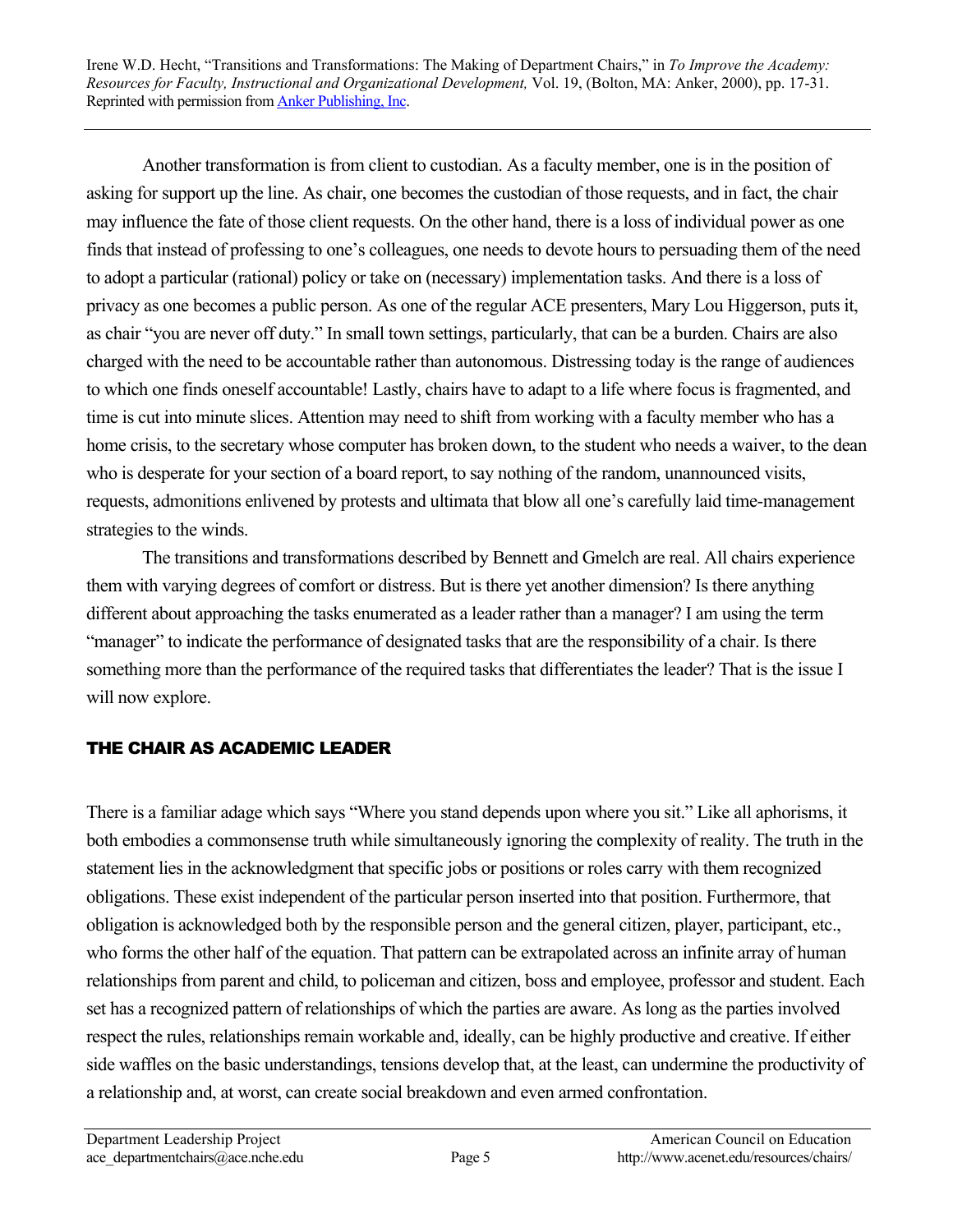However, this surface layer of the aphorism suffers from two serious limitations. Its first oversimplification is that it assumes that the parties are located indefinitely in particular defined positions. But as we all know, throughout life our positions change. Children grow up and themselves become parents. The citizen stopped by the policeman may be the proprietor of a business with dozens of employees. The boss may be afflicted with a serious illness and become a dependent patient. The student will one day become an expert in something unfamiliar to current professors. Time pushes us continually into new roles. That being the case, we are continually making transitions to new identities.

The second limitation is the unspoken assumption that knowledge lies within the position and that as soon as someone takes on a positional responsibility, changes in behavior will take place automatically. There is certainly a measure of truth in that conviction. The clearer the obligations of a position, the more likely a new incumbent will pick up the appropriate behaviors. But if the positional identity is itself ambiguous, the incumbent will have much more difficulty in adapting. That is in fact the case with the role of department chair. It is a position boasting a closet full of contradictions. Chairs remain faculty members. So, they are still subject to the same institutional requirements imposed on all other faculty. With rare exception, they continue to teach, even if with reduced load. They continue to work physically in the same confines as when they were faculty only (though in some large departments the chair may move to more spacious quarters). They have review obligations for their faculty colleagues, but those review powers are exercised within informal bonds of friendship and association that can be difficult to ignore. Institutional structures and mores add to the ambiguity. Our colleges and universities persist in using command pyramids to depict their operations. In that model, chairs reside at the bottom of the pyramid as recipients of information, exhortations, and requests from the middle and upper reaches of the pyramid. And yet current circumstance has awakened deans and provosts to the need for proactive leadership at the department level—leadership that needs to be integrated with the larger goals of the institution.

If leadership is now required from department chairs, it must be acknowledged that there is much in current practice, customs, and conceptual vision that stands in the way. At the same time, the need for leadership at that level of the institution is now compelling. What adjustments may chairs need to make if they are to answer that institutional call for leadership? There are three aspects of the chair role that chairs themselves will need to adjust. One is chairs' understanding of their roles and responsibilities; the second is perspective on time; and third is a recalibration of human relationships. In addition, two adjustments will be needed at the institutional level. First, institutions will need to revamp their view of chairs and acknowledge their leadership contribution; and second, the dialog between chairs and deans will need to be rewritten.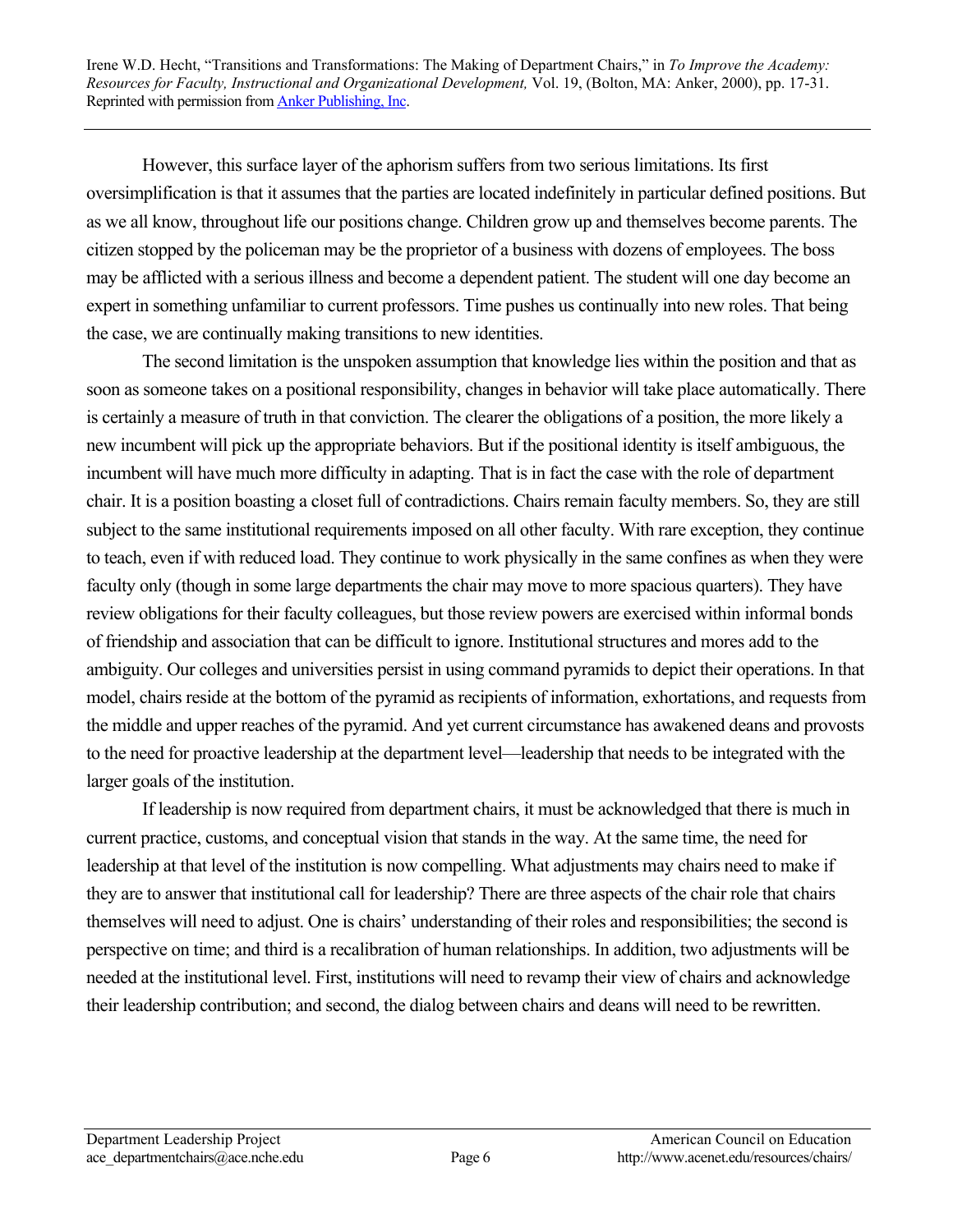## ROLES AND RESPONSIBILITIES OF CHAIRS

Gaining the positional title is the easy first step. For department chairs, the responsibility is often thrust upon them. Perhaps the previous chair has had enough and steps down. Or a long-sitting chair decides to retire from faculty life. Or the current chair is ready for a sabbatical. Or maybe the department has defined terms of tenure, and someone else must take up the reins. Or perhaps the would-be chair has seen an opportunity to help the department and feels ready to test a new role. A little judicious lobbying may then put the individual in line to be offered the position. Somewhere in the process there will be the ego boost. Either faculty colleagues will elect you, or they will lobby you to take the position, or the dean may approach you soliciting your assistance. However it happens, for a brief moment new chairs will feel wanted and appreciated. It is even possible to feel a bit of a hero for stepping in where no one else wished to tread.

But it is foolish to expect the moment of appointment euphoria to last very long. The descent into the details of department reality may come not only swiftly, but brutally. Whether it is the need to hire adjuncts for the next term, or the obligation to make a tough tenure recommendation, or the need to stanch a bleeding budget, new chairs can expect something to burst the bubble of innocence long before they are comfortable in the position.

Whatever the details of appointment, inherent ambiguity abounds. To whom are you responsible? Do you serve at the pleasure of a dean? The probability is that the dean will have played at least a symbolic role, a bit like the Pope anointing the Holy Roman Emperor in centuries past. It is more likely that the dean will have had more than a ceremonial role. In current practice, the dean may in fact hold final control over chair appointments. That will likely be the case if the chair is recruited from outside the institution. On the other hand, chairs and deans know that no chair can operate without a decent level of support from the department faculty. Does that mean that faculty colleagues are the chair's main constituency? Faculty are very likely to make that assumption. Proximity of contact and commonality of interest may induce a chair to pursue responsibilities with the complementary conviction that faculty colleagues are and should be the main focus for concern.

From the start, chairs find themselves operating in a murky landscape of either ill-defined or conflicting expectations. A natural response may then be to concentrate on the tangible tasks that must be managed and mastered. Even new chairs have a sense of what a number of those tasks will be. The challenge in this domain lies in getting a grasp of the total package of tasks and learning to organize their handling efficiently and in a timely manner. It may initially be bewildering, because these task lists are fed not only by departmental routines, but also by institutional requirements. During the first cycle, some of these tasks will certainly come up seemingly from nowhere with a deadline of yesterday.

Let us assume for a moment that as a new chair you are able to make the adjustment to juggling multiple tasks within the same time frame and that you have developed your own tricks and strategies for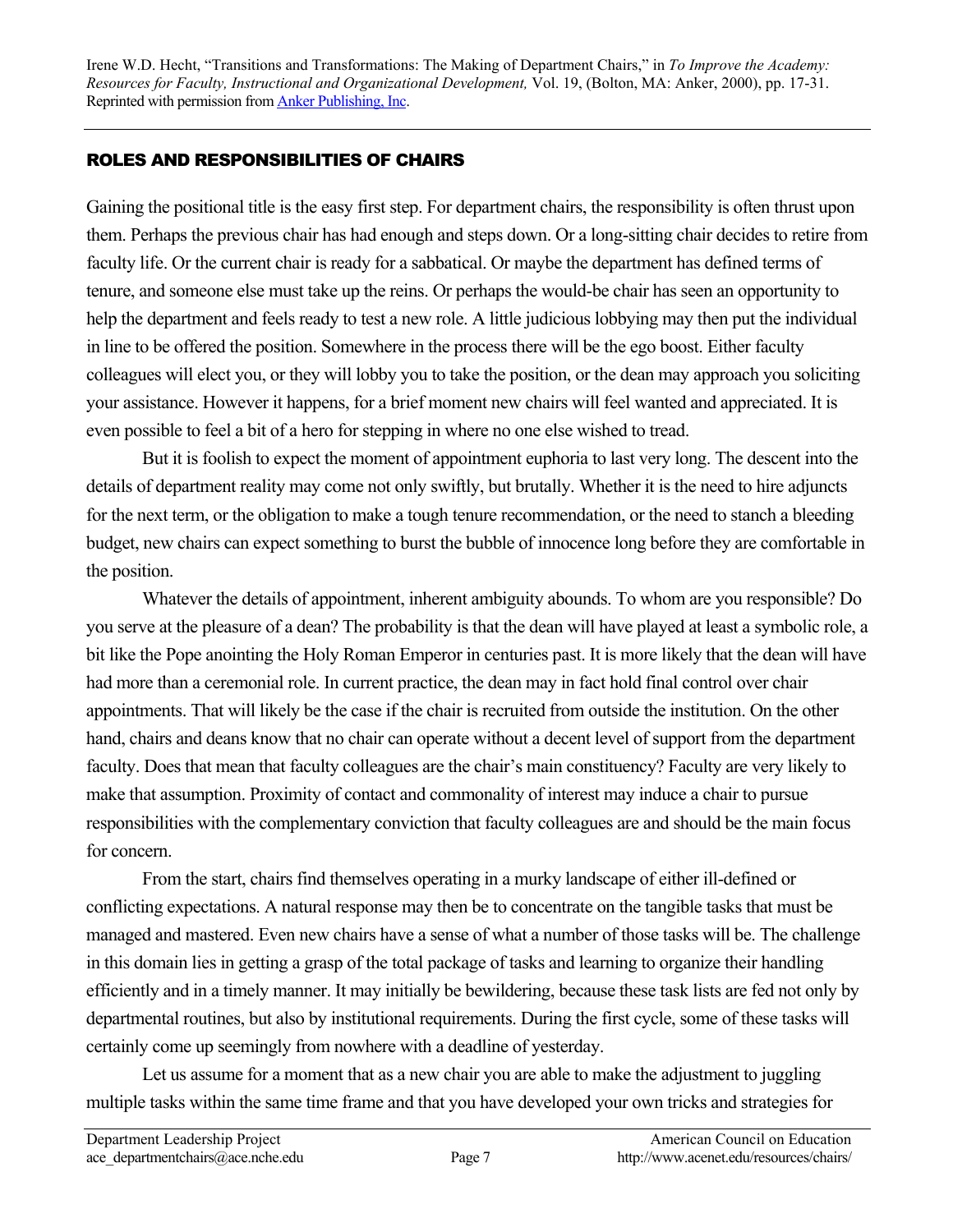managing your time effectively. Does that make one a leader, or are there are other characteristics a leader will manifest even in the domain of task management? I suggest there are deeper layers. Task mastery alone will not lift a chair above the level of super clerk. To organize tasks into an effective sequence is best described as clerical-level management. And indeed, many chairs complain that the job is more suited to a super clerk than it is to the skills of a faculty member. What would transform a tedious sequence of tasks into work fit for a leader?

One bridge lies in the articulation of purpose. If tasks are performed by rote without supporting a larger purpose, task activity becomes boring, wasteful, a drain of energy, and a source of frustration. On the other hand, when tasks are carried out because there is an important purpose to be served, even routine activity becomes important. A chair who is effective as a leader will be adept at demonstrating the larger purpose of a tedious task. For example, faced by a state requirement to review productivity in the department, the chair has the choice of offering the task as an unnecessary activity mandated by someone over whom the department (and institution) has little controlling influence, or of explaining how completing this task externally required can be handled in such a way as to support department interests. For example, how can the department use the data gathered for an outside review to leverage the department's interests? Chairs will manifest themselves as leaders to the extent that they are able to transmute the tasks demanded of the department into tasks that will support the goals of the department. The key leadership role for chairs is grasping the larger picture, demonstrating the connection between external audiences and the department, and keeping the department aware of its own vision.

The ability to keep track of the larger purpose (which I believe to be critical to thinking as a leader) also can reduce pressure on chairs. For example, faculty review is a stressful task. Chairs may focus on that task only in those moments when institutional policy demands that they make judgments for retention, promotion, and tenure. As chairs become leaders, though, they will see the review process as the practical mechanism and final step in a process of building a topflight departmental faculty. The chair-leader sees the creation of an outstanding department as an unending and continual process. It means encouraging the professional development of pretenure faculty, encouraging the teaching experiments of all faculty, recognizing the professional achievements of all members of the department, and supporting a department culture of mutual support and collaborative achievement. With an important, comprehensive purpose in mind of building a quality department, the stress elicited by the need to make judgments about colleagues falls into a less threatening perspective. Reviews are the summative tool that follows all the formative work a chair has exerted throughout the academic year. If the formative work has been done with care and consistency, the summative last step should not embody surprises on either side.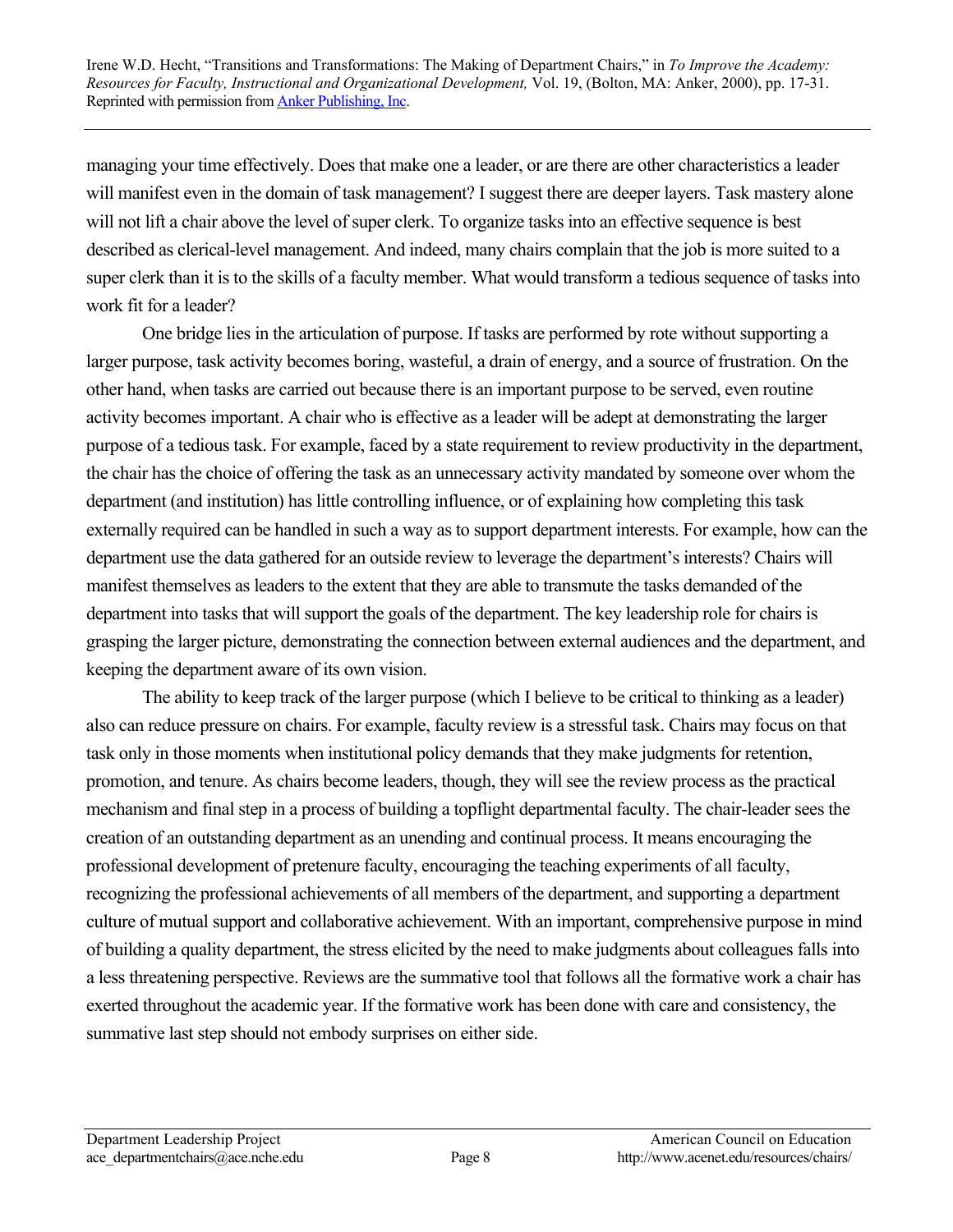### Time

There is another facet of task completion that will distinguish the super clerk from the leader. In a leadership discussion with several chairs at an American Council on Education workshop, one participant offered this insight, "As a leader, I need to think about time in a different dimension." What this person meant was that he had found it important to think about decisions in a long rather than a short timeframe. Any manager makes dozens of decisions in every workday. Part of being an efficient manager is being able to sift information rapidly and arrive at a conclusion (decision) quickly. There is even a measure of exhilaration and a sense of accomplishment in being able to make those decisions swiftly. But leadership is manifest when one can differentiate between those decisions which are simple or routine and those which have the potential of impact beyond the immediate moment.

For example, a proposal from a faculty member for a sabbatical could be described as a routine request. Chairs and departments, however, are aware that any sabbatical leave affects the department curriculum, the graduation progress of students, the teaching loads of colleagues, etc. Hence, departments may have policies that require sabbatical requests to be filed by a specific date, with decisions being made in the context of all the requests and the collective impact on the department, curriculum, and enrolled students. The same may be true for any number of decisions. Decisions which grant a privilege to one member have implications for all members of the department. A learned leadership skill is the ability to place a single event or request into a longer time frame and broader context. The closest some people are able to come to a leadership frame of mind is to simply say "no" to any request, operating on the assumption that any decision will have consequences, and at best will create new problems and demand new energy. Unfortunately that reaction on the part of a so-called leader simply freezes an organization into a state of immobility.

A facet of the art of thinking in extended time is the ability to anticipate those unanticipated consequences. Unanticipated consequences are just that: unanticipated. In the early days of the automotive revolution, it did not require great genius to see that we would need paved as opposed to gravel roads and that we would need lots of fuel stations available for the care and feeding of the horse-less carriage. But how many anticipated that the automobile would destroy air quality? Had we done so, would we have halted the development of the automobile? Or would we have worked harder at developing an electric car? And had we pursued the latter course, what unanticipated consequences would have followed that decision? Perhaps the best one can do is expect the unexpected. That at least permits a leader to see the unexpected as a part of the routine of leading.

However, for chairs, especially new chairs, the most stressful change they face is the sheer volume of tasks they are expected to execute. We know this from questionnaires administered at the American Council on Education chair workshops. The expanded task list which all chairs struggle with makes time management seem like the key to peace and sanity. And there is no doubt that on becoming a chair, the incumbent will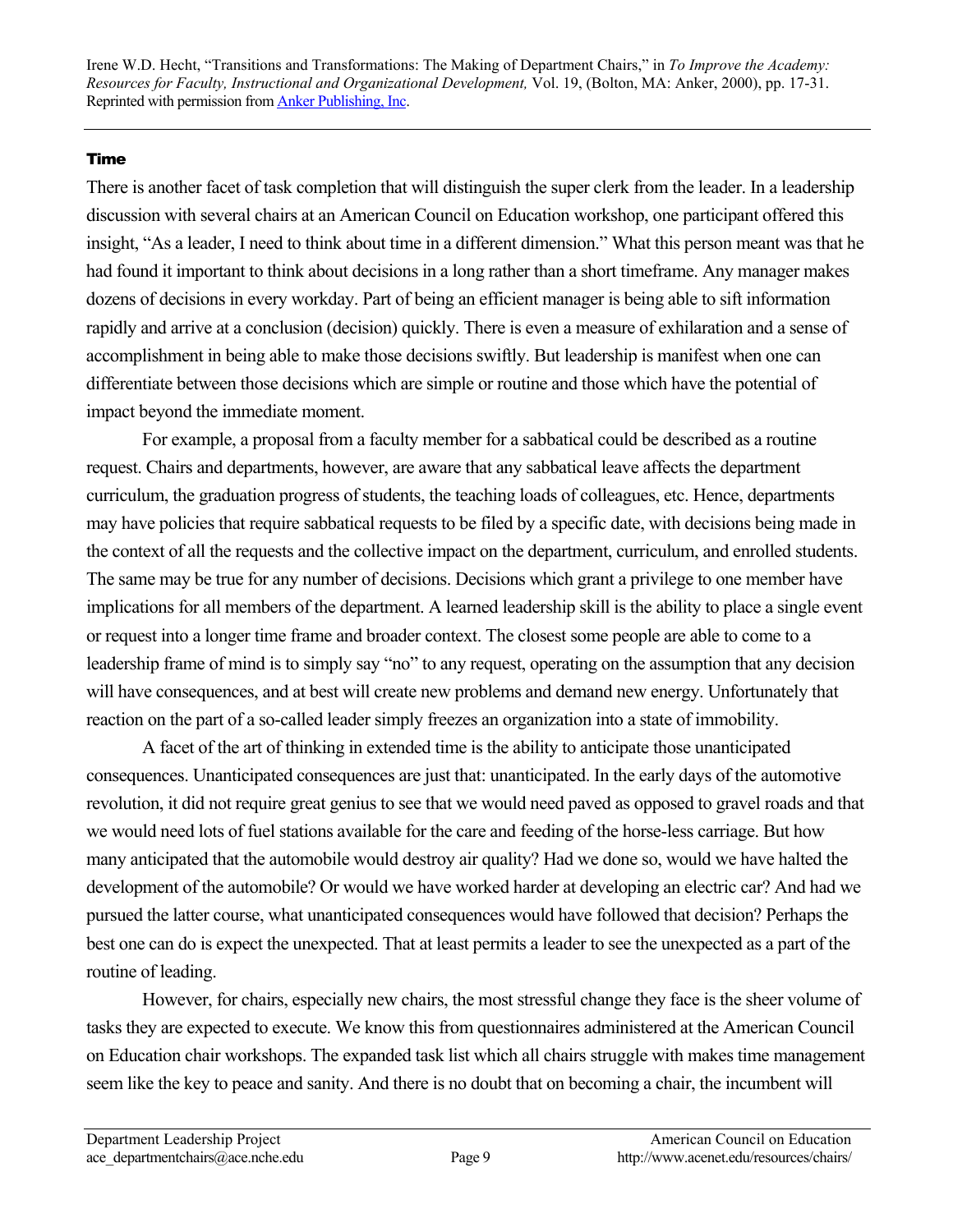need to organize time differently. Perhaps the most uncomfortable transition is reconciling oneself to the fact that one needs to be as disciplined in the use of time as the weight-watcher needs to be with the ingestion of food. The fact that one's effort to control time will frequently be derailed by the ad hoc arrival of people and problems needing attention only makes expert time management more important. One of the luxuries that is denied chairs is that of simply "going with the flow." Chairs adopting that tactic will soon find themselves drowning in a river of uncompleted tasks which unfortunately will often affect the lives of others who will soon lose patience with free-form practices.

One of the prices of good time management is a loss of spontaneity. It becomes imperative to remain conscious of time as a finite commodity—the only commodity that can never be replaced. The time spent talking to "A" means time away from task "C." Time spent completing task "G" means you could not attend to the needs of faculty member "F." Effective time management means being constantly aware of anything to which you devote attention in terms of its importance in the context of the other tasks and people you know are clamoring for your attention. It means actively prioritizing each thing, request, problem, person that comes forward. Good time management even means prioritizing time for yourself and for a measure of spontaneous activity. It means building in time buffers to deal with the unexpected!

#### Human Relationships

Perhaps the most shocking change for any department chair is the alteration that takes place in human relationships. A powerful lament on the part of chairs concerns the shift that takes place in their relationships with department colleagues. This may be the greatest source of stress for new chairs. I have heard a variety of comments on this matter. Some chairs find themselves ostracized from their favorite lunch group. When you are graced with a positional title, those you thought were your "pals" are no longer comfortable having you sit with them as they grouse, laugh, and joke about their daily routine. Chairs who persist in maintaining friendly contact with old friends are apt to find that they are fostering suspicion among the rest of the faculty. They may even find that the old friends are themselves uncomfortable with the old intimacy. John Bennett (1983) pinpointed this transition particularly well when he stated that in moving from a faculty position to that of chair, you move from being responsible for yourself as an individual to being responsible for the welfare of a group.

As a chair, you are responsible in equal measure for each and every member of the department and the exercise of that responsibility is more complex than it was 25 years ago. Departments are far less homogeneous than they were, say, in 1970, even though the percentage of women faculty nowhere near parallels the percentage of women students in our institutions (which now exceed 50 percent), nor does the representation of racial and ethnic minorities. Nonetheless, most departments are no longer exclusively white, male bastions. If, as chair, you come from the venerable WASP category, you have the challenge of being the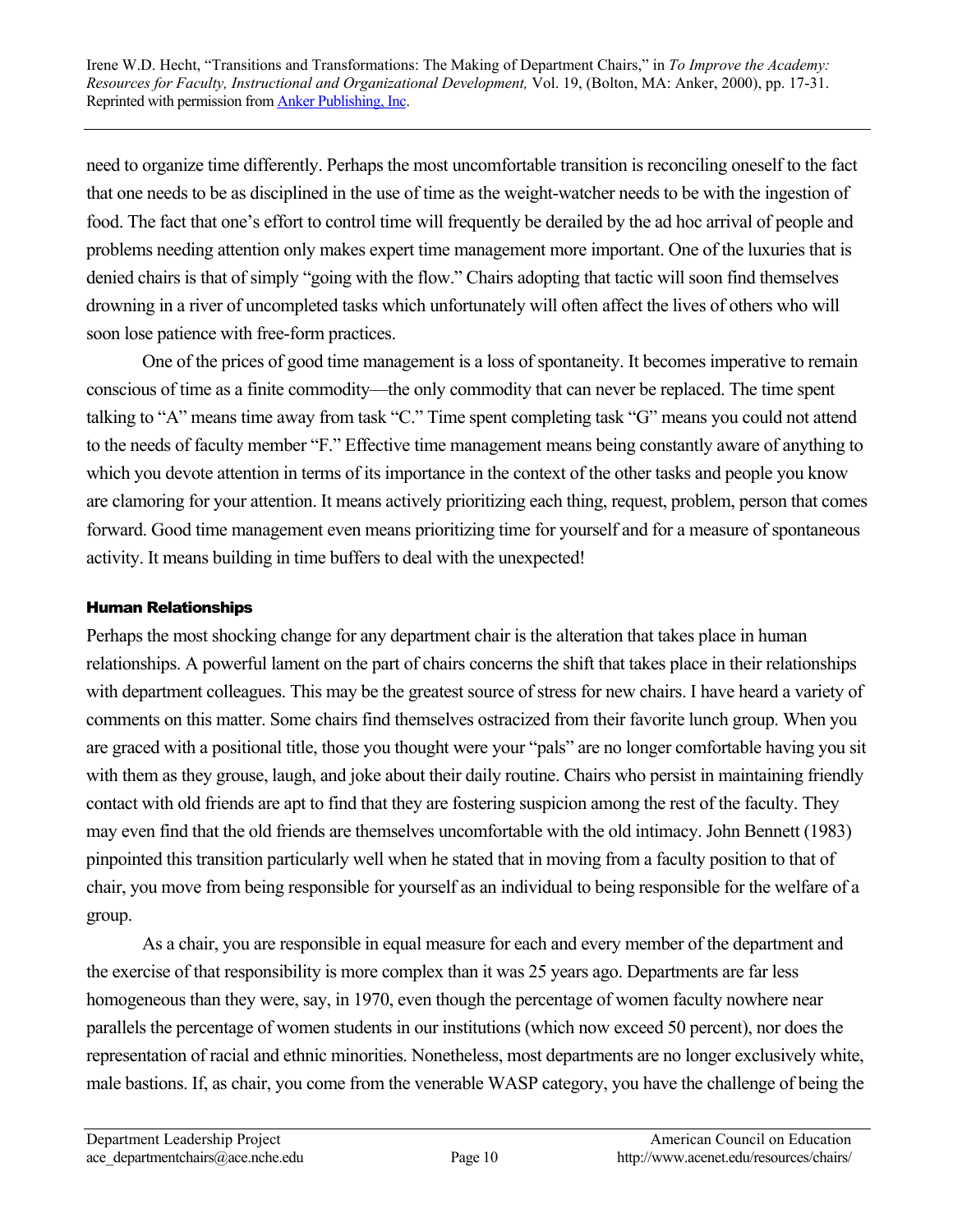leader for faculty who are different from you and who may harbor rancor and suspicion about your ability to be evenhanded, to say nothing about your instincts for being supportive of those who are different. If you are a chair who is from either a racial or ethnic minority or a woman, you may be even more taxed as you work to be "fair" to all members of the department. You may have to buck unspoken convictions that you cannot be up to the task. Or if you attempt to lead in an unexpected direction or insist on using unfamiliar principles in decision making, you may find yourself thwarted by passive-aggressive behavior, procrastination, or even open hostility.

 Specific responses will certainly vary from department to department and from institution to institution and will be affected by past history of both the department and the institution. What you can expect is that you will no longer be treated as an ordinary colleague. There will be a measure of distance or formality that will be observed, if not on your side, certainly on the part of your colleagues. To buck that seismic shift will undermine your success as a leader. You can put this distancing down as one of the prices of positional leadership.

This change in relationships can be a source of great dismay and discomfort. What perhaps is left unsaid is the frightening prospect that one has lost all one's friends! Gone is the luxury of dropping in to a favorite colleague's office to unburden oneself of the day's distresses. This is true for one's personal anxieties and is categorically true for most worries you have about the department, particularly if those concerns focus on the performance of particular individuals. Knowing that this adjustment will need to take place can give you leverage on the problem. Realizing that collegial friendship within the department will be constricted, a new chair can be proactive in encouraging an alternative network of friends. Rather than seeing the leadership transition as one that is going to reduce one's social range, use the situation as a platform to expand the reach of friendship. Inside the institution, other chairs may be a source for new friendships. Within the community, this can be an ideal moment to cultivate work-related contacts into friendships, or it may be a moment to build contacts around your personal interests and hobbies. One door may indeed be closed, but it may be the very moment to realize that the room has a number of unexplored portals that only need to be pushed open.

 Professional relationships will also change between the chair and other players in the institution. Among those, none will be more important than the dean or provost to whom a chair reports. A chair who sees no other relationship to a dean than that of subordinate to superior will be severely constrained as a leader. Effective leadership in a chair does not mean being a prima donna who must have everything her way. Nor does it mean being a humble lackey following the master's orders. Leadership in a department chair means being proactive, having a shared vision with department colleagues, and connecting that departmental vision with the goals of the institution. It means being aware of the needs and stresses experienced by other leader-colleagues. In a recent chair/dean workshop, I had the opportunity to hear a chair announce with some amazement that as a result of working together with deans, he had come to the realization that deans were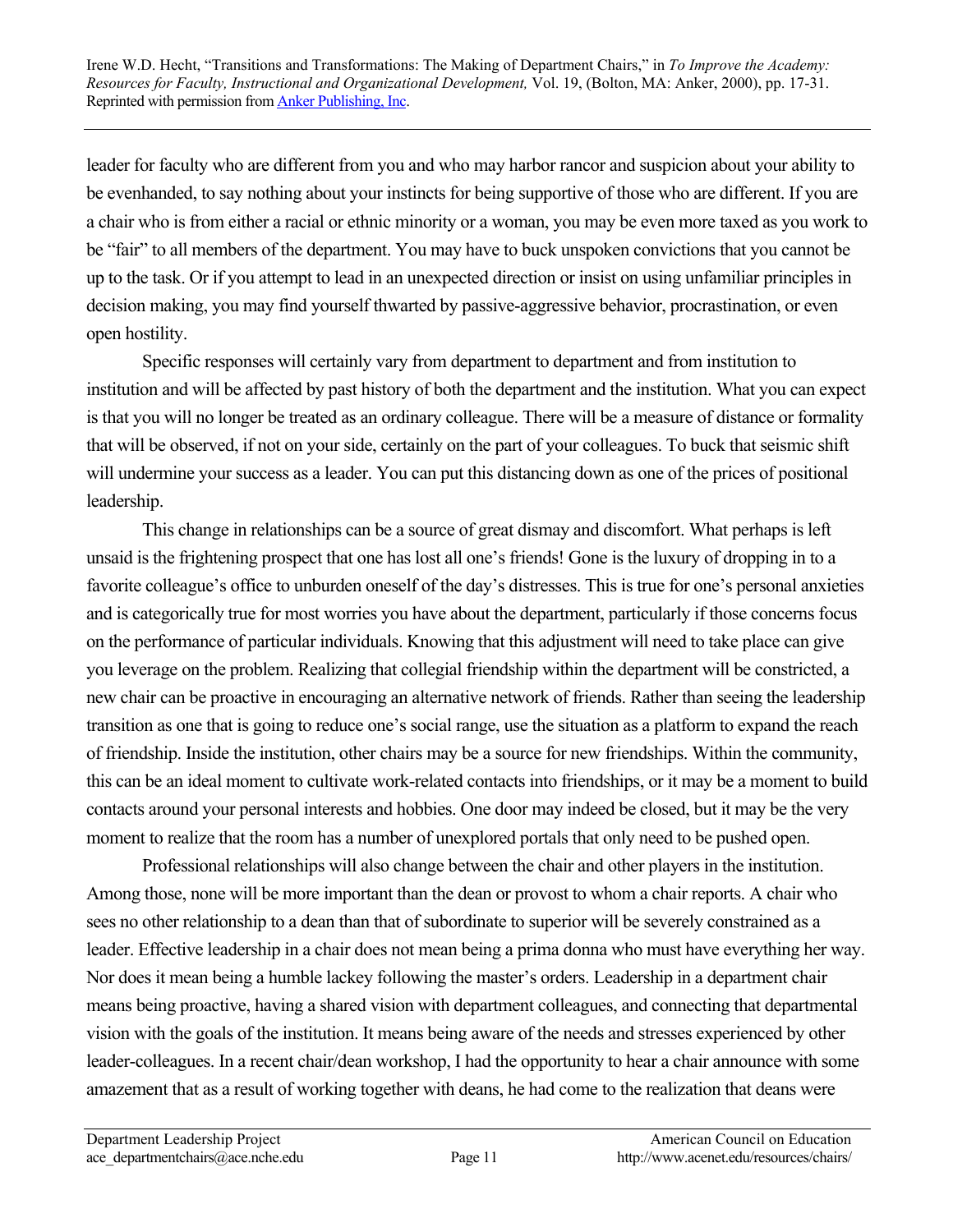people, too! That may seem remarkably naive, but I suspect that deans would be appalled to hear how often chairs do not see them as human at all. Deans and chairs need to put effort into creating a collegial level of discourse. After all, most institutional problems cannot be effectively solved without a coordinated (and cooperative) effort by both deans and chairs. Here again is an instance in which chairs can exert leadership in helping build linkages that support common goals. Leadership is denigrated when it is practiced as a sport of winner-take-all.

## INSTITUTIONAL ADJUSTMENTS

### Chair Leadership Within the Institution

If chairs are to become leaders rather than super clerks, chairs will need to think more broadly about their roles; they need to be disciplined in their use of time; and they need to be prepared to reorganize their personal associations with their faculty colleagues. But leadership takes place within a context, and the institution is that context. Working under current definitions of university structure, there are impediments to the acceptance of chairs as leaders. Unlike the position of dean, provost, or president which are positions that share a broad framework of responsibilities that range across all varieties of institutions, the position of chair lacks such clarity. The terminology itself is remarkable, ranging from chair to chairperson, to coordinator, to head to lead faculty. Even when the same term is used, do not expect the same principles of definition to apply. Institutions that are looking to chairs to be proactive leaders need to look at their terminology—and the assumptions that are inherent in that terminology. Are their leadership expectations compatible with the title assigned? Chairs also need to understand the institutional context as they endeavor to meet the leadership expectations of their departments.

#### Chairs and Deans

The process of dialog between deans and chairs needs to be reformulated. In reviewing questionnaires from participants at the American Council on Education chair workshops, it is evident that chairs and deans usually meet with regularity. What I find interesting is that when asked who presides and who sets the agenda, the common response to both questions is: the dean. While that response does not reflect the dynamic of conversation at such meetings, it does suggest in practice that it is the dean who forms the agenda and retains control of the dialog. There are examples of chairs who report either that chairs meet independently or who indicate that there is an elected chair who presides at chair/dean meetings. But those responses are the exception.

For chairs to exert their full potential as leaders, this process of dialog needs to change. Deans are not reluctant in stating that they cannot achieve their goals without the support of chairs. If such is the case, then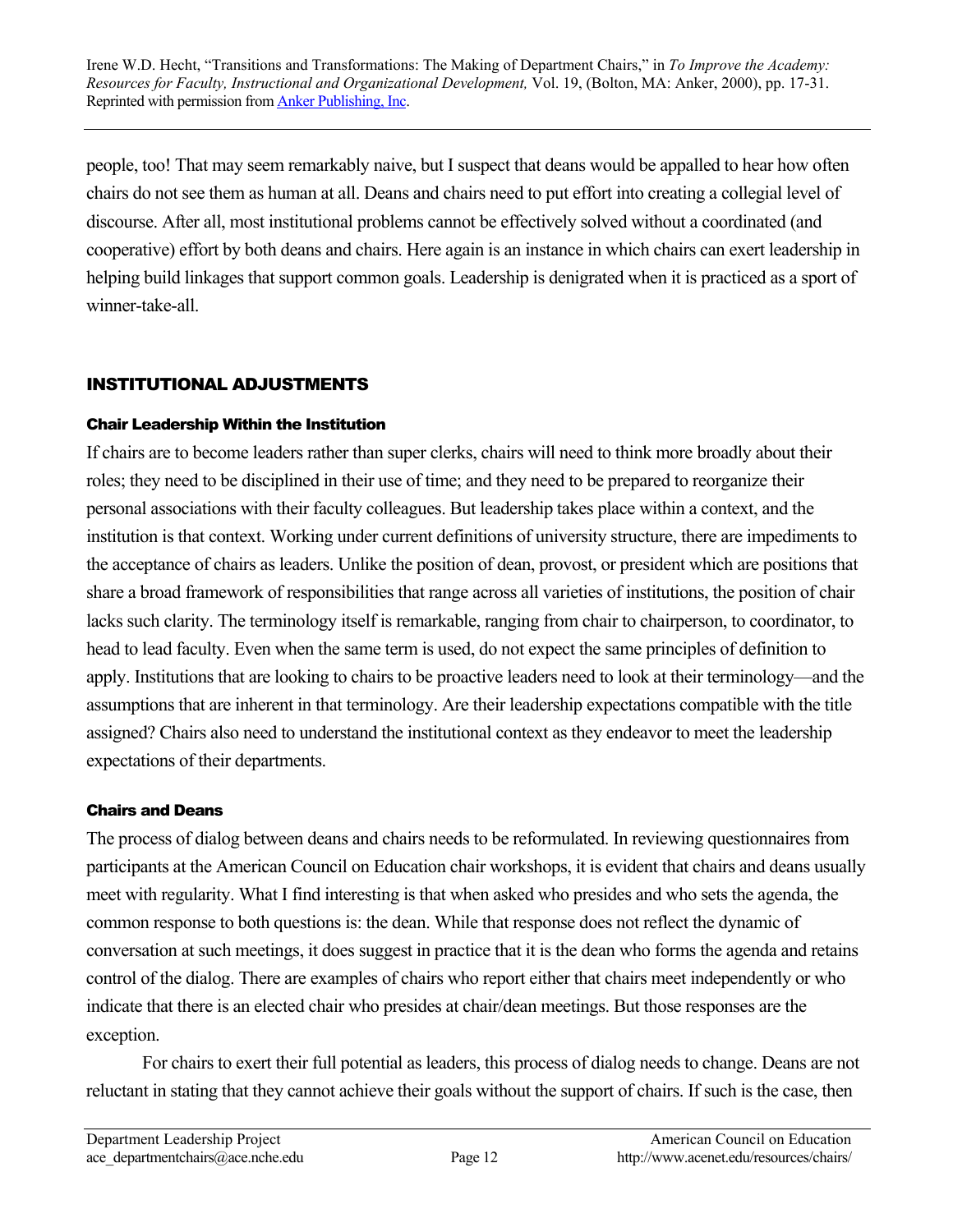deans need to engage chairs as partners in the discussion. It also means that deans need to foster a collegial discussion among chairs rather than fostering a position of rivalry between them. Institutions cannot afford the luxury of warfare between departments—one department's win is another department's loss. Deans need to help chairs find their points of common interest.

## **CONCLUSION**

Functioning as a leader assumes specific adjustments in behavior. These adjustments are common to leaders in general. However, the transformation process is particularly difficult for those who become department chairs. This is true in part because of the ambiguities of the position and the lack of clarity about its scope at the institutional level. While new chairs are particularly concerned about task mastery, the truth is that the attitudinal adjustments are the ones most important for chairs to make if they are to become effective leaders. One perspective that needs adjustment is that concerning tasks. Unless a chair intends to operate as super clerk, she or he must see tasks within the context of department and institutional goals. Routine tasks are important when they are carried out as part of broad goals. A second adjustment that makes for an effective leader is a revised understanding of time. Chairs feel overwhelmed by the scope of responsibility thrust upon them. Managing time becomes a prime necessity. A key step in mastering the time challenge is constantly to prioritize, making time for those things that truly matter and setting aside those that fall on a lower level of priority. The last and most trying adjustment is in human relationships, which will have to be handled more objectively than subjectively.

Chairs will not achieve their maximum effectiveness as leaders without adjustments across the institutional context. Upper administration needs to define and make publicly explicit its expectations of chairs. Having done that, institutions must make the necessary adjustments to policy documents. However, the most important adjustments may be the behavioral ones that will be required of deans who need to find the means to include chairs individually and as a category in the leadership processes of the institution. For those who succeed, the payoff for our institutions will be high in terms of more effective leadership in meeting the challenges of an uncertain future.